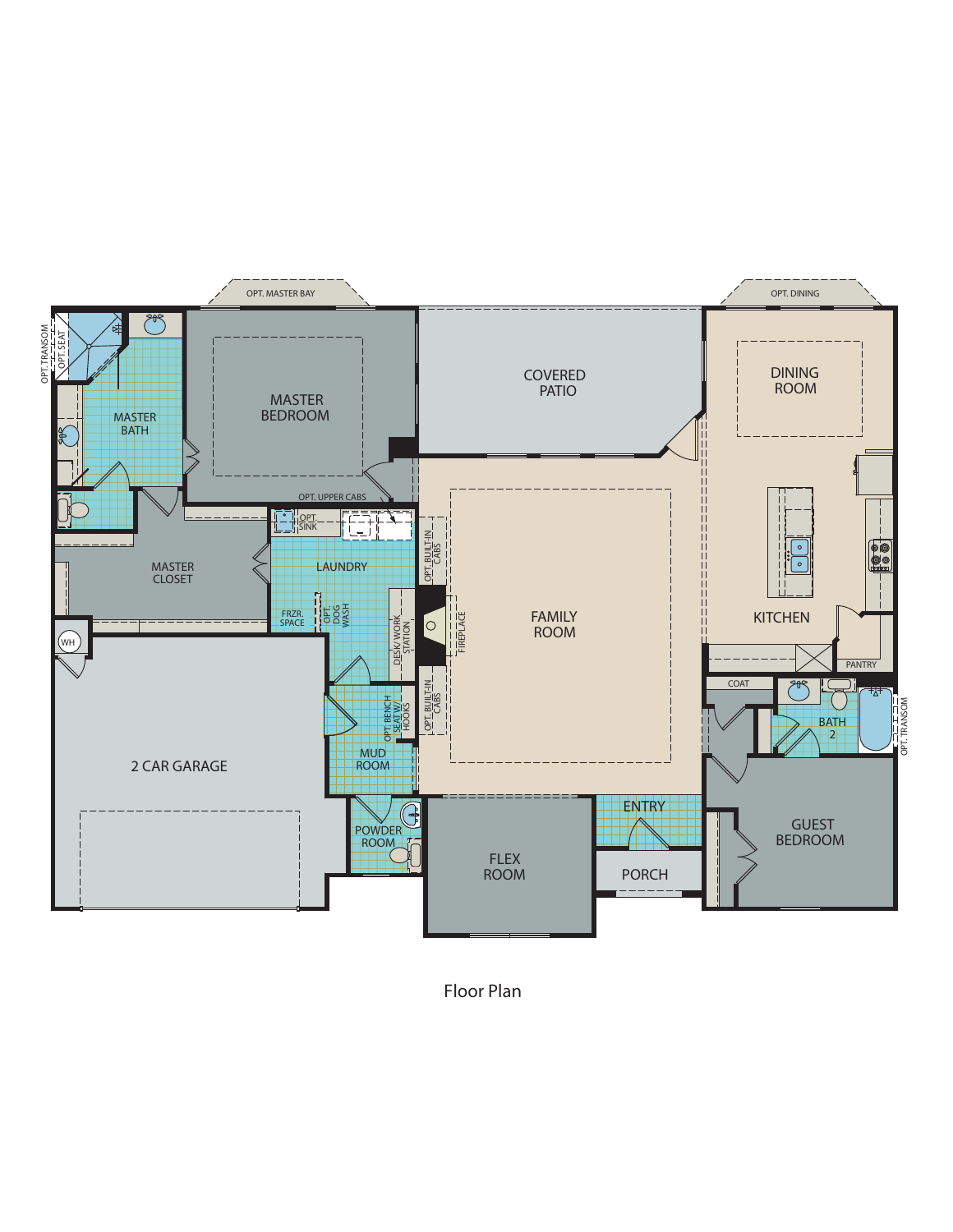



*Opt. Study*



*Opt. Dining Room Bay*



*Opt. Sliding Door Unit 2*



*Opt. Outdoor Amenity 2*



*Opt. Bath 2 Shower*



**KITCHEN**  $\circ$ 

*Opt. Island Extension*

*Opt. Dog Wash*



*Opt. Master Bedroom Bay*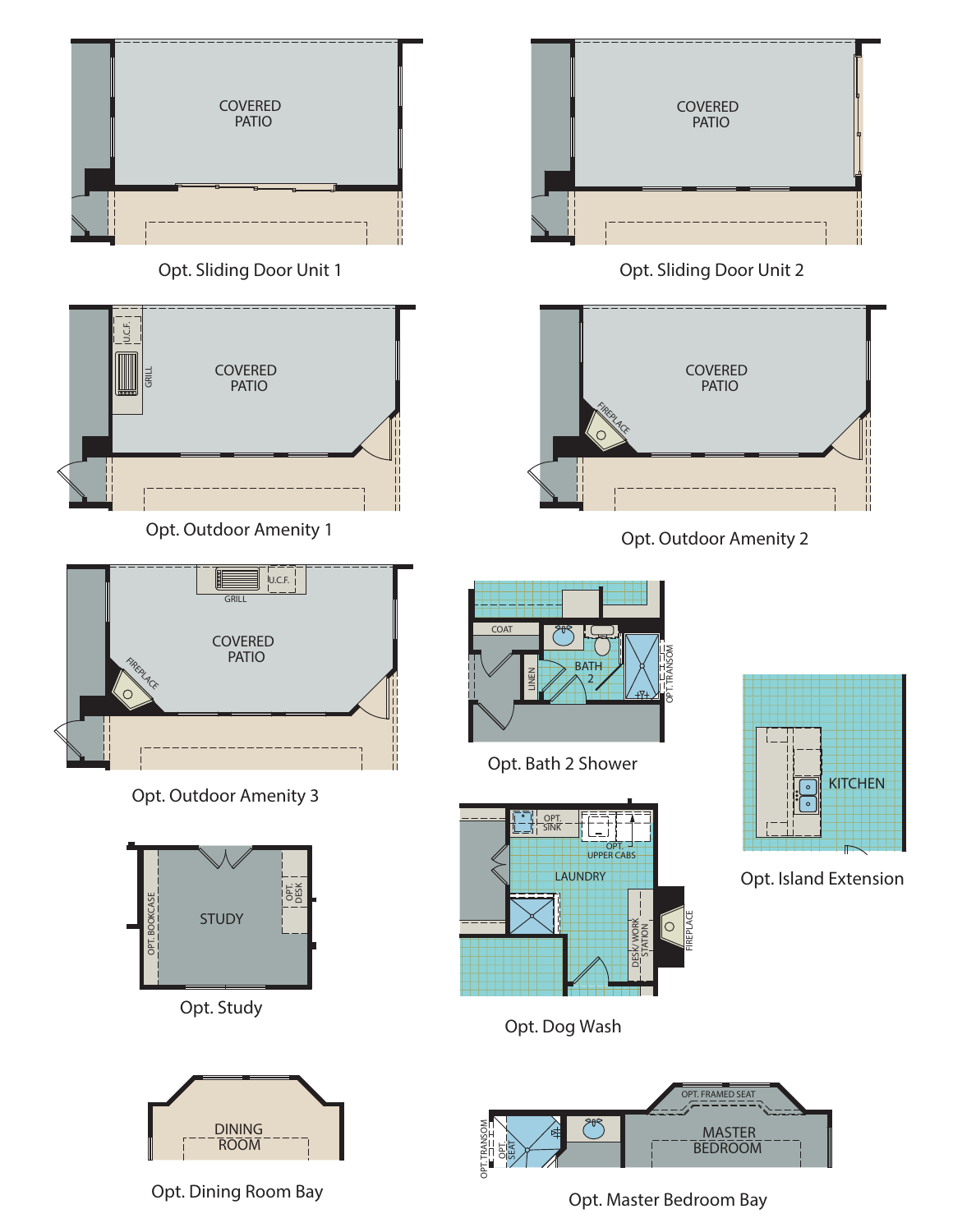

*Opt. Ceiling Upgrade 4*



*Opt. Walk-in Shower*



*Opt. Free Standing Tub*



*Opt. Extended Master W.I.C.*



*Opt. Ceiling Upgrade 1*